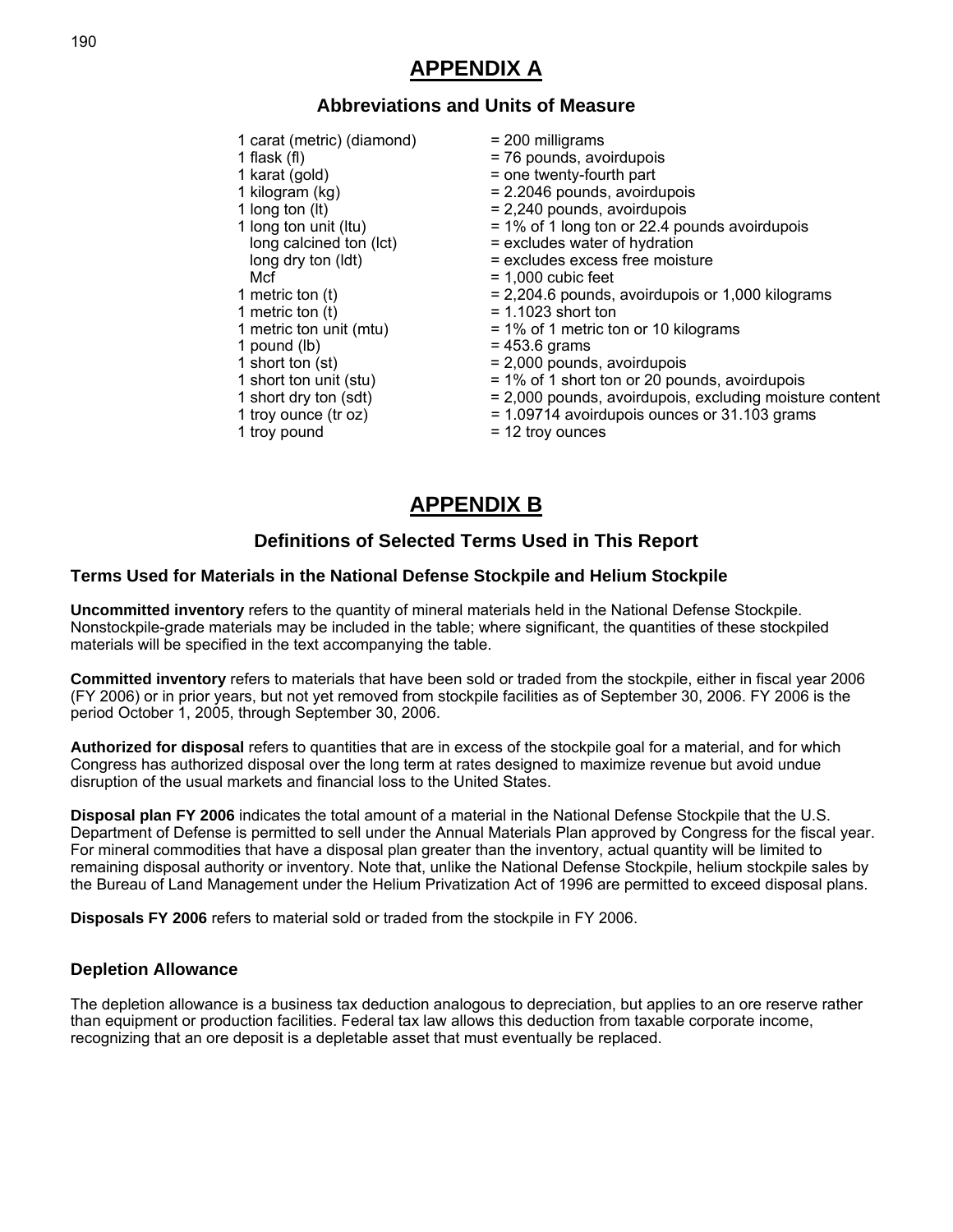# **A Resource/Reserve Classification for Minerals<sup>1</sup>**

## **INTRODUCTION**

 Through the years, geologists, mining engineers, and others operating in the minerals field have used various terms to describe and classify mineral resources, which as defined herein include energy materials. Some of these terms have gained wide use and acceptance, although they are not always used with precisely the same meaning.

 The U.S. Geological Survey (USGS) collects information about the quantity and quality of all mineral resources. In 1976, the USGS and the U.S. Bureau of Mines developed a common classification and nomenclature, which was published as USGS Bulletin 1450-A*—"Principles of the Mineral Resource Classification System of the U.S. Bureau of Mines and U.S. Geological Survey."* Experience with this resource classification system showed that some changes were necessary in order to make it more workable in practice and more useful in long-term planning. Therefore, representatives of the USGS and the U.S. Bureau of Mines collaborated to revise Bulletin 1450-A. Their work was published in 1980 as USGS Circular 831— *"Principles of a Resource/Reserve Classification for Minerals."* 

 Long-term public and commercial planning must be based on the probability of discovering new deposits, on developing economic extraction processes for currently unworkable deposits, and on knowing which resources are immediately available. Thus, resources must be continuously reassessed in the light of new geologic knowledge, of progress in science and technology, and of shifts in economic and political conditions. To best serve these planning needs, known resources should be classified from two standpoints: (1) purely geologic or physical/chemical characteristics—such as grade, quality, tonnage, thickness, and depth—of the material in place; and (2) profitability analyses based on costs of extracting and marketing the material in a given economy at a given time. The former constitutes important objective scientific information of the resource and a relatively unchanging foundation upon which the latter more valuable economic delineation can be based.

 The revised classification system, designed generally for all mineral materials, is shown graphically in figures 1 and 2; its components and their usage are described in the text. The classification of mineral and energy resources is necessarily arbitrary, because definitional criteria do not always coincide with natural boundaries. The system can be used to report the status of mineral and energy-fuel resources for the Nation or for specific areas.1

## **RESOURCE/RESERVE DEFINITIONS**

 A dictionary definition of resource, "something in reserve or ready if needed," has been adapted for mineral and energy resources to comprise all materials, including those only surmised to exist, that have present or anticipated future value.

- **Resource.—**A concentration of naturally occurring solid, liquid, or gaseous material in or on the Earth's crust in such form and amount that economic extraction of a commodity from the concentration is currently or potentially feasible.
- **Original Resource.—**The amount of a resource before production.
- **Identified Resources.—**Resources whose location, grade, quality, and quantity are known or estimated from specific geologic evidence. Identified resources include economic, marginally economic, and subeconomic components. To reflect varying degrees of geologic certainty, these economic divisions can be subdivided into measured, indicated, and inferred. **Demonstrated.—**A term for the sum of measured plus indicated.
	- **Measured.—**Quantity is computed from dimensions revealed in outcrops, trenches, workings, or drill holes; grade and(or) quality are computed from the results of detailed sampling. The sites for inspection, sampling, and measurements are spaced so closely and the geologic character is so well defined that size, shape, depth, and mineral content of the resource are well established.
	- **Indicated.—**Quantity and grade and(or) quality are computed from information similar to that used for measured resources, but the sites for inspection, sampling, and measurement are farther apart or are otherwise less adequately spaced. The degree of assurance, although lower than that for measured resources, is high enough to assume continuity between points of observation.
	- **Inferred.—**Estimates are based on an assumed continuity beyond measured and(or) indicated resources, for which there is geologic evidence. Inferred resources may or may not be supported by samples or measurements.
- **Reserve Base.—**That part of an identified resource that meets specified minimum physical and chemical criteria related to current mining and production practices, including those for grade, quality, thickness, and depth. The reserve base is the inplace demonstrated (measured plus indicated) resource from which reserves are estimated. It may encompass those parts of the resources that have a reasonable potential for becoming economically available within planning horizons beyond those that assume proven technology and current economics. The reserve base includes those resources that are currently economic (reserves), marginally economic (marginal reserves), and some of those that are currently subeconomic (subeconomic resources). The term "geologic reserve" has been applied by others generally to the reserve-base category, but it also may include the inferred-reserve-base category; it is not a part of this classification system.

 $\overline{\phantom{0}}$ <sup>1</sup>Based on U.S. Geological Survey Circular 831, 1980.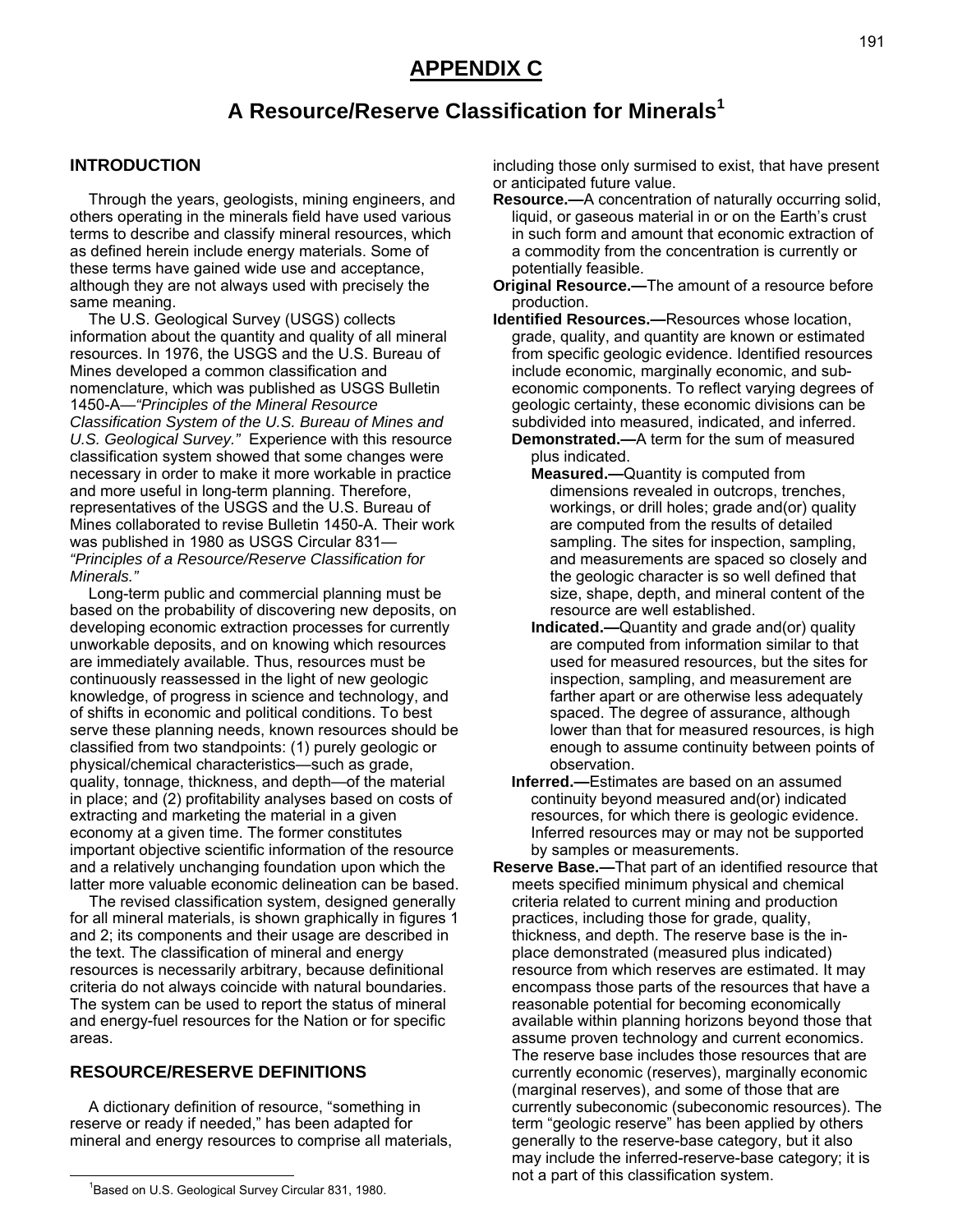- **Inferred Reserve Base.—**The in-place part of an identified resource from which inferred reserves are estimated. Quantitative estimates are based largely on knowledge of the geologic character of a deposit and for which there may be no samples or measurements. The estimates are based on an assumed continuity beyond the reserve base, for which there is geologic evidence.
- **Reserves.—**That part of the reserve base which could be economically extracted or produced at the time of determination. The term reserves need not signify that extraction facilities are in place and operative. Reserves include only recoverable materials; thus, terms such as "extractable reserves" and "recoverable reserves" are redundant and are not a part of this classification system.
- **Marginal Reserves.—**That part of the reserve base which, at the time of determination, borders on being economically producible. Its essential characteristic is economic uncertainty. Included are resources that would be producible, given postulated changes in economic or technological factors.
- **Economic.—**This term implies that profitable extraction or production under defined investment assumptions has been established, analytically demonstrated, or assumed with reasonable certainty.
- **Subeconomic Resources.—**The part of identified resources that does not meet the economic criteria of reserves and marginal reserves.
- **Undiscovered Resources.—**Resources, the existence of which are only postulated, comprising deposits that are separate from identified resources. Undiscovered resources may be postulated in deposits of such grade and physical location as to render them economic, marginally economic, or subeconomic. To reflect varying degrees of geologic certainty, undiscovered resources may be divided into two parts:
	- **Hypothetical Resources.—**Undiscovered resources that are similar to known mineral bodies and that may be reasonably expected to exist in the same producing district or region under analogous geologic conditions. If exploration confirms their existence and reveals enough information about

their quality, grade, and quantity, they will be reclassified as identified resources.

- **Speculative Resources.—**Undiscovered resources that may occur either in known types of deposits in favorable geologic settings where mineral discoveries have not been made, or in types of deposits as yet unrecognized for their economic potential. If exploration confirms their existence and reveals enough information about their quantity, grade, and quality, they will be reclassified as identified resources.
- **Restricted Resources/Reserves.—**That part of any resource/reserve category that is restricted from extraction by laws or regulations. For example, restricted reserves meet all the requirements of reserves except that they are restricted from extraction by laws or regulations.
- **Other Occurrences.—Materials that are too low grade** or for other reasons are not considered potentially economic, in the same sense as the defined resource, may be recognized and their magnitude estimated, but they are not classified as resources. A separate category, labeled other occurrences, is included in figures 1 and 2. In figure 1, the boundary between subeconomic and other occurrences is limited by the concept of current or potential feasibility of economic production, which is required by the definition of a resource. The boundary is obviously uncertain, but limits may be specified in terms of grade, quality, thickness, depth, percent extractable, or other economic-feasibility variables.
- **Cumulative Production.—**The amount of past cumulative production is not, by definition, a part of the resource. Nevertheless, a knowledge of what has been produced is important in order to understand current resources, in terms of both the amount of past production and the amount of residual or remaining in-place resource. A separate space for cumulative production is shown in figures 1 and 2. Residual material left in the ground during current or future extraction should be recorded in the resource category appropriate to its economic-recovery potential.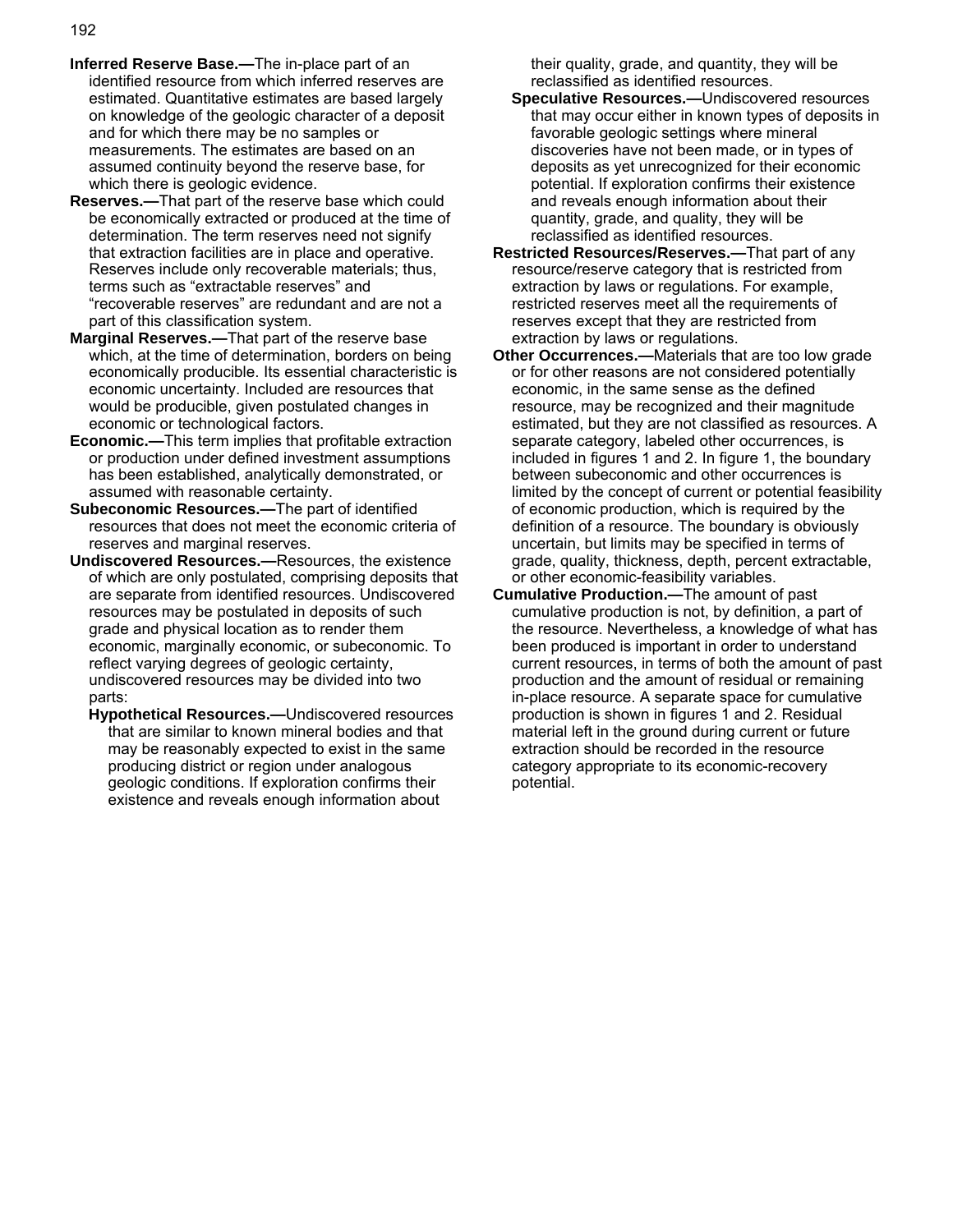#### **FIGURE 1.—Major Elements of Mineral-Resource Classification, Excluding** *Reserve Base* **and**  *Inferred Reserve Base*

| <b>Cumulative Production</b>         | <b>IDENTIFIED RESOURCES</b>                      |                  |                                             | UNDISCOVERED RESOURCES   |            |             |
|--------------------------------------|--------------------------------------------------|------------------|---------------------------------------------|--------------------------|------------|-------------|
|                                      | Demonstrated                                     |                  |                                             | <b>Probability Range</b> |            |             |
|                                      | Measured                                         | Indicated        | <b>Inferred</b>                             | Hypothetical             | $($ or $)$ | Speculative |
| <b>ECONOMIC</b>                      |                                                  | Reserves         | <b>Inferred</b><br>Reserves                 |                          |            |             |
| <b>MARGINALLY</b><br><b>ECONOMIC</b> | Marginal Reserves                                |                  | Inferred<br>Marginal<br>Reserves            |                          |            |             |
| SUBECONOMIC                          | Demonstrated Subeconomic                         | <b>Resources</b> | Inferred<br>Subeconomic<br><b>Resources</b> |                          |            |             |
| Other<br>Occurrences                 | Includes nonconventional and low-grade materials |                  |                                             |                          |            |             |

**FIGURE 2.—***Reserve Base* **and** *Inferred Reserve Base* **Classification Categories**

| <b>Cumulative Production</b>         | <b>IDENTIFIED RESOURCES</b>                      |  |          | UNDISCOVERED RESOURCES                                                |  |  |  |
|--------------------------------------|--------------------------------------------------|--|----------|-----------------------------------------------------------------------|--|--|--|
|                                      | Demonstrated<br>Indicated<br>Measured            |  | Inferred | <b>Probability Range</b><br>$($ or $)$<br>Hypothetical<br>Speculative |  |  |  |
|                                      |                                                  |  |          |                                                                       |  |  |  |
| <b>ECONOMIC</b>                      | Reserve<br>Base                                  |  | Inferred |                                                                       |  |  |  |
| <b>MARGINALLY</b><br><b>ECONOMIC</b> |                                                  |  | Reserve  |                                                                       |  |  |  |
| SUBECONOMIC                          |                                                  |  | Base     |                                                                       |  |  |  |
| Other<br>Occurrences                 | Includes nonconventional and low-grade materials |  |          |                                                                       |  |  |  |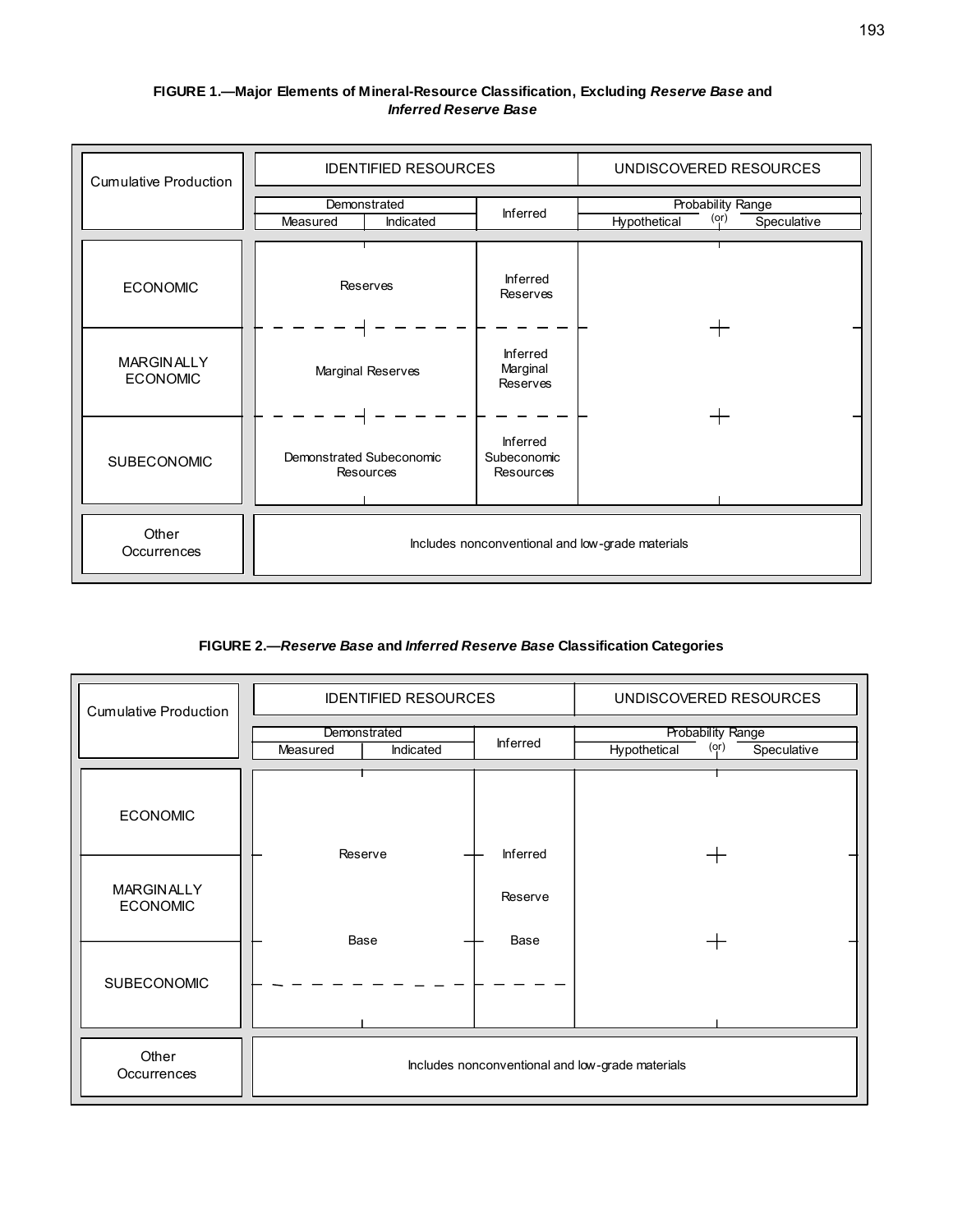## **APPENDIX D**

## **Country Specialists Directory**

Minerals information country specialists at the U.S. Geological Survey collect and analyze information on the mineral industries of more than 170 nations throughout the world. The specialists are available to answer minerals-related questions concerning individual countries.

#### **Africa and the Middle East**

Algeria **Philip M. Mobbs** Angola Omayra Bermúdez-Lugo Benin Omayra Bermúdez-Lugo Botswana **Harold R. Newman** Burkina Faso Omayra Bermúdez-Lugo Burundi Thomas R. Yager Cameroon Cameroon Comayra Bermúdez-Lugo<br>Cape Verde Cape Harold R. Newman Central African Republic Omayra Bermúdez-Lugo Chad Philip M. Mobbs Comoros Thomas R. Yager Congo (Brazzaville) Philip M. Mobbs Congo (Kinshasa) Thomas R. Yager Djibouti Thomas R. Yager Egypt **Frankland B. Newman**<br>Equatorial Guinea **Frankland B. Hollow** Philip M. Mobbs **Equatorial Guinea** Eritrea **Harold R. Newman** Ethiopia Thomas R. Yager The Gambia Omayra Bermúdez-Lugo Ghana Omayra Bermúdez-Lugo Guinea Omayra Bermúdez-Lugo Guinea-Bissau Omayra Bermúdez-Lugo Iran Philip M. Mobbs Iraq Philip M. Mobbs Israel Thomas R. Yager Jordan **Thomas R. Yager** Kenya Thomas R. Yager Kuwait **Philip M. Mobbs** Lebanon **Thomas R. Yager**<br>Lesotho **Thard Harold R. Newma** Liberia Omayra Bermúdez-Lugo Libya Philip M. Mobbs Madagascar Thomas R. Yager Malawi **Thomas R. Yager** Mali Omayra Bermúdez-Lugo Mauritius **Thomas R. Yager** Morocco & Western Sahara Harold R. Newman Mozambique Thomas R. Yager Namibia Philip M. Mobbs Niger Omayra Bermúdez-Lugo Oman Philip M. Mobbs Qatar **Philip M. Mobbs** Reunion **Thomas R. Yager** Rwanda Thomas R. Yager São Tomé & Principe **Harold R. Newman**<br>Saudi Arabia **March** Philip M. Mobbs Senegal **Omayra Bermúdez-Lugo** Seychelles Thomas R. Yager Sierra Leone **Omayra Bermudez-Lugo** Somalia Thomas R. Yager

Philip M. Mobbs Harold R. Newman Omayra Bermúdez-Lugo Omayra Bermúdez-Lugo Harold R. Newman Omayra Bermúdez-Lugo Philip M. Mobbs Philip M. Mobbs

Sudan Thomas R. Yager Swaziland Harold R. Newman Syria **Thomas R. Yager**<br>Tanzania **Thomas R. Yager** Togo **Harold R. Newman** Tunisia Philip M. Mobbs Turkey Philip M. Mobbs Uganda **Harold R. Newman** United Arab Emirates Philip M. Mobbs<br>
Yemen Philip M. Mobbs Zambia Philip M. Mobbs Zimbabwe Philip M. Mobbs

#### **Asia and the Pacific**

Afghanistan Chin S. Kuo Australia Pui-Kwan Tse Bangladesh Chin S. Kuo Bhutan Chin S. Kuo Brunei **Pui-Kwan Tse** China **Pui-Kwan Tse** Christmas Island Pui-Kwan Tse Fiji John C. Wu India Chin S. Kuo Indonesia Chin S. Kuo Japan John C. Wu Korea, North John C. Wu<br>Korea, Republic of John C. Wu Korea, Republic of Laos John C. Wu Mongolia Pui-Kwan Tse New Caledonia **John C. Wu** New Zealand Pui-Kwan Tse Pakistan Chin S. Kuo Papua New Guinea John C. Wu Singapore Pui-Kwan Tse Solomon Islands Chin S. Kuo Sri Lanka Chin S. Kuo Taiwan Pui-Kwan Tse Thailand John C. Wu Timor, East Pui-Kwan Tse Vanuatu Chin S. Kuo Vietnam John C. Wu

South Africa **Thomas R. Yager** Thomas R. Yager Philip M. Mobbs

Burma Yolanda Fong-Sam<br>Cambodia John C. Wu John C. Wu Pui-Kwan Tse Chin S. Kuo Philippines Yolanda Fong-Sam Chin S. Kuo

#### **Europe and Central Eurasia**

Armenia<sup>1</sup> Austria<sup>2</sup> Azerbaijan<sup>1</sup> **Belarus** 

Albania Walter G. Steblez Richard M. Levine Harold R. Newman Richard M. Levine Richard M. Levine